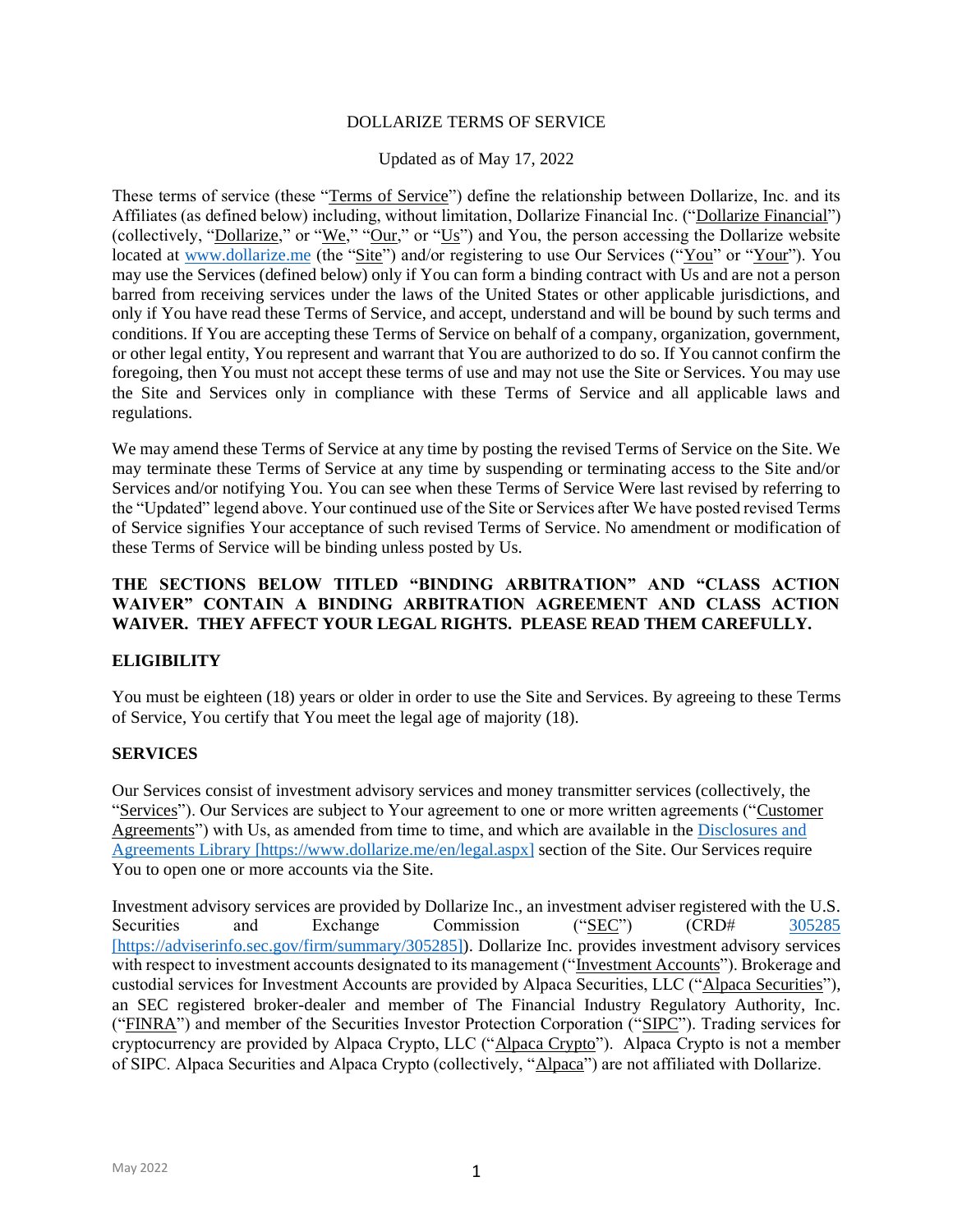Certain of the services offered through the Platform are provided by Dollarize's affiliates, including (but not limited) to Dollarize Financial or independent third-parties, including (but not limited to) Circle Internet Financial, LLC ("Circle") and Nexo Financial LLC ("Nexo Financial").

The Digital Dollar Account (together with the Investment Account(s), each an "Account," and collectively, the "Accounts") is provided by Circle. Dollarize establish a Digital Dollar Account with Circle on Your behalf. You understand that You are not able to hold United States Dollars in Your Digital Dollar Account, but rather are only be able to hold USDC (as further detailed below). Various funds transfer functionalities are provided by Dollarize Financial. Dollarize Financial is registered as a Money Service Business with the Financial Crimes Enforcement Network ("FinCEN"), a bureau of the United States Department of the Treasury (MSB Registration Number: [31000186033948](https://www.fincen.gov/msb-state-selector) [https://www.fincen.gov/msb-state-selector]).

We are always working on new ways to improve Our Services. We reserve the right to modify or change Our Site, or any of the Services, temporarily or permanently, with or without notice to You, and We are not obligated to support or update the Site or any Services. You acknowledge and agree that We shall not be liable to You or any third party in the event that We exercise Our right to modify, change or discontinue the Site or any Services. If You decide to engage us to perform Services, You must enter into one or more Customer Agreements with Us and, in certain circumstances, separate written agreements with unaffiliated third-parties such as Alpaca. You acknowledge and agree that, if You open an Account and any term in these Terms of Service conflicts with the relevant Customer Agreements, the Customer Agreements shall control over these Terms of Service with respect to, and to the extent of, such conflicts.

# **REGISTRATION**

"Visitors," as the term implies, are people who do not register for an Account with Us, but want to explore the public areas of the Site and Services. No login is required for Visitors. Visitors can: (i) view and access all publicly-available features and functionality on the Site and Services; (ii) subscribe to communications from Us; and/or (iii) email Us.

Certain features of the Site and Services may require You to open an Account and set up a profile, providing certain personally-identifiable information, including but not limited to Your name, Your social security number or other tax identification number, Your address, Your email address, and certain information about Your financial situation and risk preferences (collectively, "Customer Information"). We reserve the right to restrict certain areas of information on the Site and Services to registered users. You agree that You will maintain and promptly update Your Customer Information to keep it true, accurate, current and complete. If You provide any information that is untrue, inaccurate, not current or incomplete, or We have reasonable grounds to suspect such, We reserve the right to terminate Your Account and refuse any and all current or future use of the Site and Services by You. We are committed to Your privacy, and Our privacy policy (the ["Privacy Policy](https://www.dollarize.me/legal/dollarize_privacy.pdf) [https://www.dollarize.me/legal/dollarize\_privacy.pdf]"), the terms of which are incorporated herein, explains the policies put in place and used by Us to protect Your Customer Information and Your privacy as You visit and use the Site and use Our Services. You are solely responsible for maintaining the confidentiality of Your member name and password. You agree to notify Us immediately of any unauthorized use of Your member name, password, or Accounts. We will not be responsible for any losses arising out of the unauthorized use of Your Accounts and You agree to indemnify and hold harmless Dollarize and Our managing members, officers, equity holders, employees, partners, parents, subsidiaries, agents, and licensors, as applicable, for any improper, unauthorized or illegal uses of Your Accounts and as otherwise set forth in these Terms of Service.

# **CONTENT AND MATERIALS**

The Site and Services may contain material including, without limitation, text, videos, graphics, user interfaces, visual interfaces, photographs, trademarks, logos, sounds, artwork, algorithms, functionalities,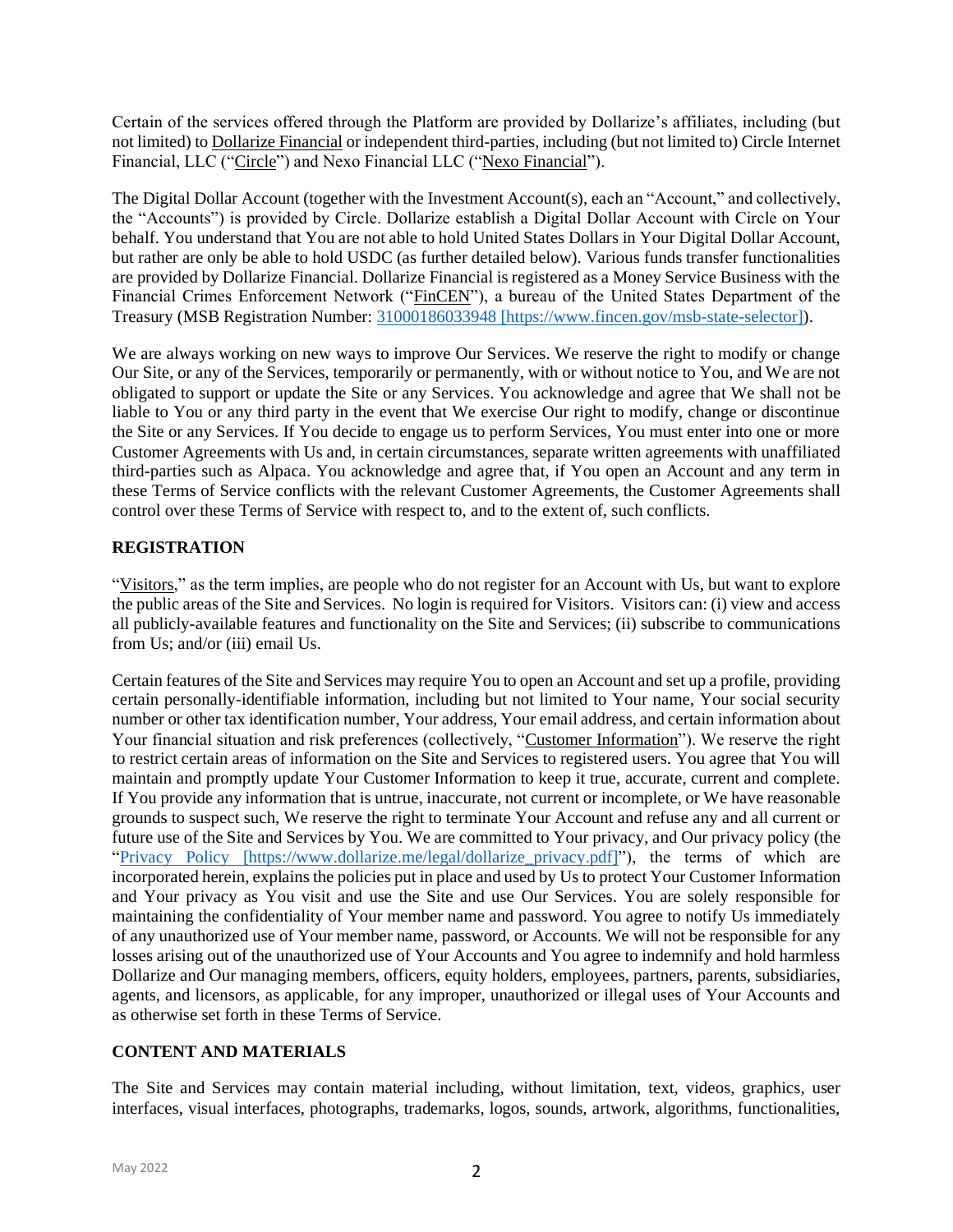features and computer code, including but not limited to design, structure, "look and feel" and arrangement of the content available on the Site ("Content"). The Content is protected by trade dress, copyright, patent and trademark laws, and various other intellectual property rights and unfair competition laws (both U.S. and foreign laws), and unauthorized use of the Content may violate such laws.

You may view all Content for Your own personal, non-commercial use. No other use is permitted without the prior written consent of Dollarize. Dollarize and Our licensors retain all right, title, and interest, including all intellectual property rights, in and to the Site, the Services, and the Content including all software therein, components thereof, and improvements and enhancements thereto. You must retain all copyright and other proprietary notices contained in the original Content. You may not sell, transfer, assign, license, sublicense, or modify the Content or reproduce, display, publicly perform, make a derivative version of, distribute, or otherwise use the Content in any way for any public or commercial purpose. The use or posting of the Content on any other website or in a networked computer environment for any purpose is expressly prohibited. Elements of the Site and Services are protected by trade dress, trademark, unfair competition, and other state and federal laws and may not be copied or imitated in whole or in part, by any means, including, but not limited to, the use of framing or mirrors. None of the Content may be retransmitted without Our express, written consent for each and every instance. If You violate any part of these Terms of Service, Your permission to access the Content and the Site and Services automatically terminates and You must immediately destroy any copies You have made of the Content.

The trademarks, service marks, and logos of Dollarize (the "Dollarize Trademarks") used and displayed on the Site and Services are registered and unregistered trademarks or service marks of Dollarize. Other company, product, and service names located on the Site and Services may be trademarks or service marks owned by others (the "Third-Party Trademarks," and, collectively with Dollarize Trademarks, the "Trademarks"). Nothing on the Site or Services should be construed as granting, by implication, estoppel, or otherwise, any license or right to use the Trademarks, without Our prior written permission specific for each such use. Use of the Trademarks as part of a link to or from any site is prohibited unless establishment of such a link is approved in advance by Us in writing. All goodwill generated from the use of Dollarize Trademarks inures to Our benefit.

# **PERMITTED USES**

Subject to the provisions in these Terms of Service, You may use the Site and Services for non-commercial purposes to: (i) learn about Our Services, Our investment advisory strategies, methods, and algorithms, the portfolios We have developed, and the securities that comprise those portfolios; (ii) enter into Customer Agreements; (iii) open one or more Accounts; (iv) obtain investment advice in accordance with the terms and conditions of the relevant Customer Agreement; (v) select a portfolio among the various portfolios We develop; (vi) modify Your selected portfolio and Your selection among the portfolios to the extent provided in the relevant Customer Agreement; (vii) initiate Transaction requests; (viii) access statements and confirmations regarding Transactions in connection and the value of the funds in Your Account(s); (ix) access and print or download copies of the current version of these Terms of Service, the Customer Agreements, and other documentation relating to the Services; and (x) make such other use of the Site and Services as We may expressly permit from time to time. Subject to these Terms of Service, We hereby grant You a personal, nontransferable, nonexclusive, non-sublicensable license to access and use the user interface of the Site and the Services and Content in accordance with these Terms of Service, and for no other purpose.

# **PROHIBITED USES**

You may not use the Site or Services for illegal or unlawful or malicious activities, or for activities that We deem improper for any reason whatsoever in Our sole judgment, including, without limitation, the laundering of proceeds of any unlawful activity, the financing of terrorism, the commission of fraud or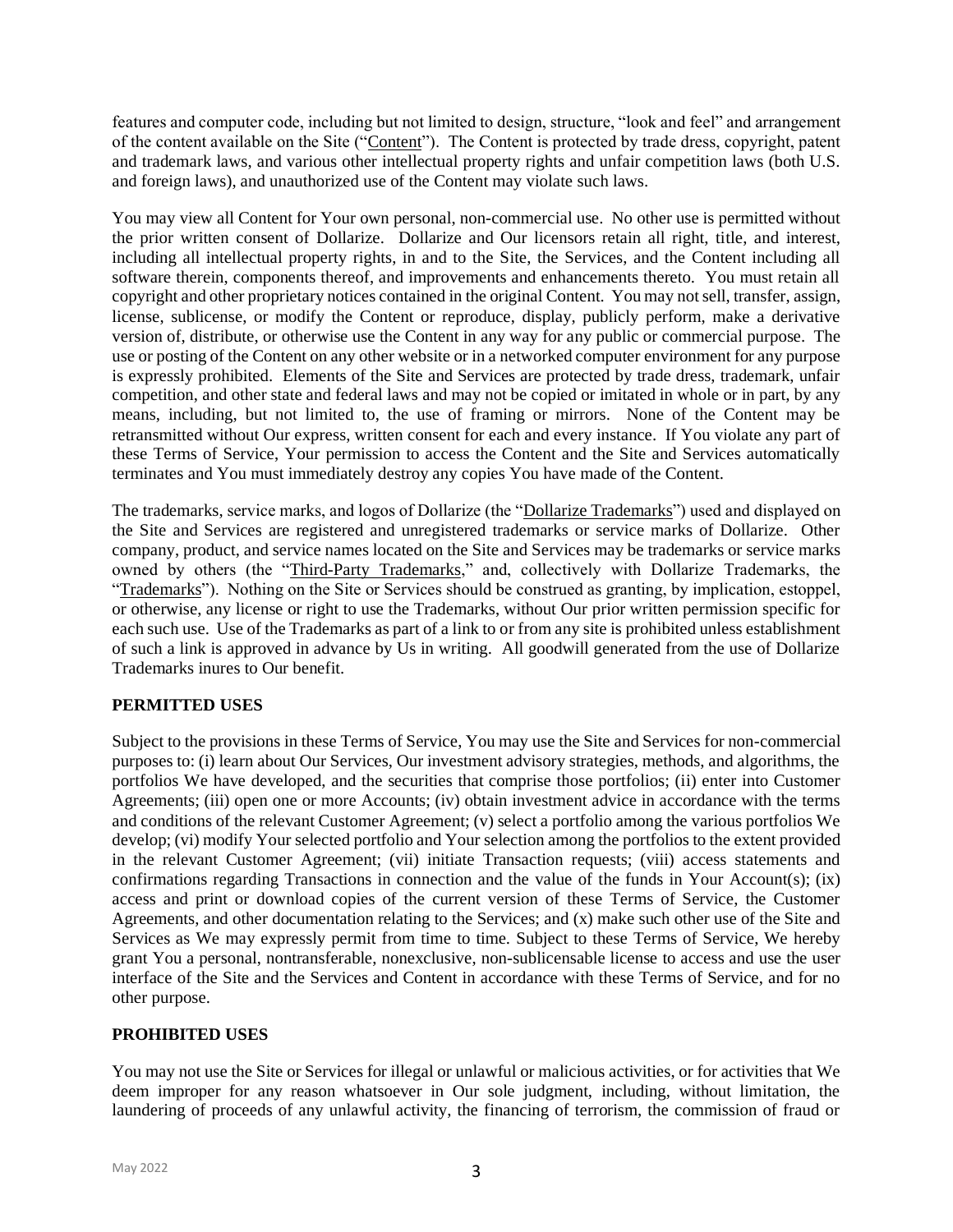market manipulation, the harassing or making disparaging comments to any user of the Site or Services. We reserve the right to take preventative or corrective actions to protect Dollarize and Our users. Your use of the Site and Services is conditioned in part on Your compliance with the rules of conduct provided herein, and Your failure to comply may result in termination of Your access to and use of the Site and Services and liability for damages caused by Your noncompliance. In addition to the foregoing, while using the Site and Services, You may not, except as may be expressly set forth above under "Permitted Uses" (a) impersonate any person or entity, falsely state or otherwise misrepresent Your affiliation with any person or entity, or use or provide any fraudulent, misleading or inaccurate information; (b) defame, abuse, harass, stalk, intimidate, bully, threaten or otherwise violate the rights of others, including without limitation others' privacy rights or rights of publicity; (c) access or use (or attempt to access or use) another user's Account without permission, or solicit another user's login information; (d) transmit any software or materials that contain any viruses, worms, Trojan horses, defects, or other items of a destructive nature; (e) modify, adapt, sublicense, translate, sell, reverse engineer, decompile or disassemble any portion of the Site or Services; (f) "frame" or "mirror" any portion of the Site or Services; (g) use any robot, spider, site search/retrieval application or other manual or automatic device or process to retrieve, index, "data mine" or in any way reproduce or circumvent the navigational structure or presentation of the Site or Services; (h) harvest or collect information about or from other users of the Site or Services; (i) use the Site or Services for any illegal activity; (j) probe, scan or test the vulnerability of the Site or Services, nor breach the security or authentication measures on the Site or Services, or take any action that imposes an unreasonable or disproportionately large load on the infrastructure of the Site or Services, such as a denial of service attack; (k) send or otherwise post unauthorized commercial communications (such as spam); (l) engage in unlawful multi-level marketing, such as a pyramid scheme; (m) post content that is hateful, threatening or pornographic, incites violence, or contains nudity or graphic or gratuitous violence; (n) access or use any portion of the Content if You are a direct or indirect competitor of Dollarize, or provide, disclose or transmit any portion of the Content to any direct or indirect competitor of Dollarize; (o) use or distribute any Content, including Content that has been verified or confirmed by You or anyone else, to directly or indirectly create or contribute to the development of any database or product; or (p) facilitate or encourage any violations of this Section.

### **COMMUNICATIONS WITH AND SUBMISSIONS TO US**

Although We encourage You to e-mail Us, We do not want You to, and You should not, e-mail Us any content that contains confidential information. With respect to all e-mails and communications You send to Us, including, but not limited to, ratings, feedback, questions, comments, suggestions, and the like, We shall be free to use any ratings data, ideas, concepts, know-how, or techniques contained in Your communications for any purpose whatsoever, including but not limited to, the development, production, and marketing of products and services that incorporate such information without compensation or attribution to You.

### **WARRANTIES, INDEMNIFICATION, DISCLAIMERS AND LIMITATIONS OF LIABILITY**

You represent and warrant to Dollarize that (a) all information, including, without limitation, Customer Information, that You provide to Us is accurate and truthful, (b) You have the authority to share Customer Information with Us and to grant Us the right to use Customer Information as provided in these Terms of Service and Privacy Policy, and (c) Your acceptance and use of the Site and Services pursuant to these Terms of Service does not violate any applicable law or other contract or obligation to which You are a party or are otherwise bound.

You agree to defend, indemnify, and hold Us and Our Affiliates and Our and their respective officers, directors, employees, agents, successors, licensees, licensors, and assigns harmless from and against any damages, liabilities, losses, expenses, claims, actions, and/or demands, including, without limitation,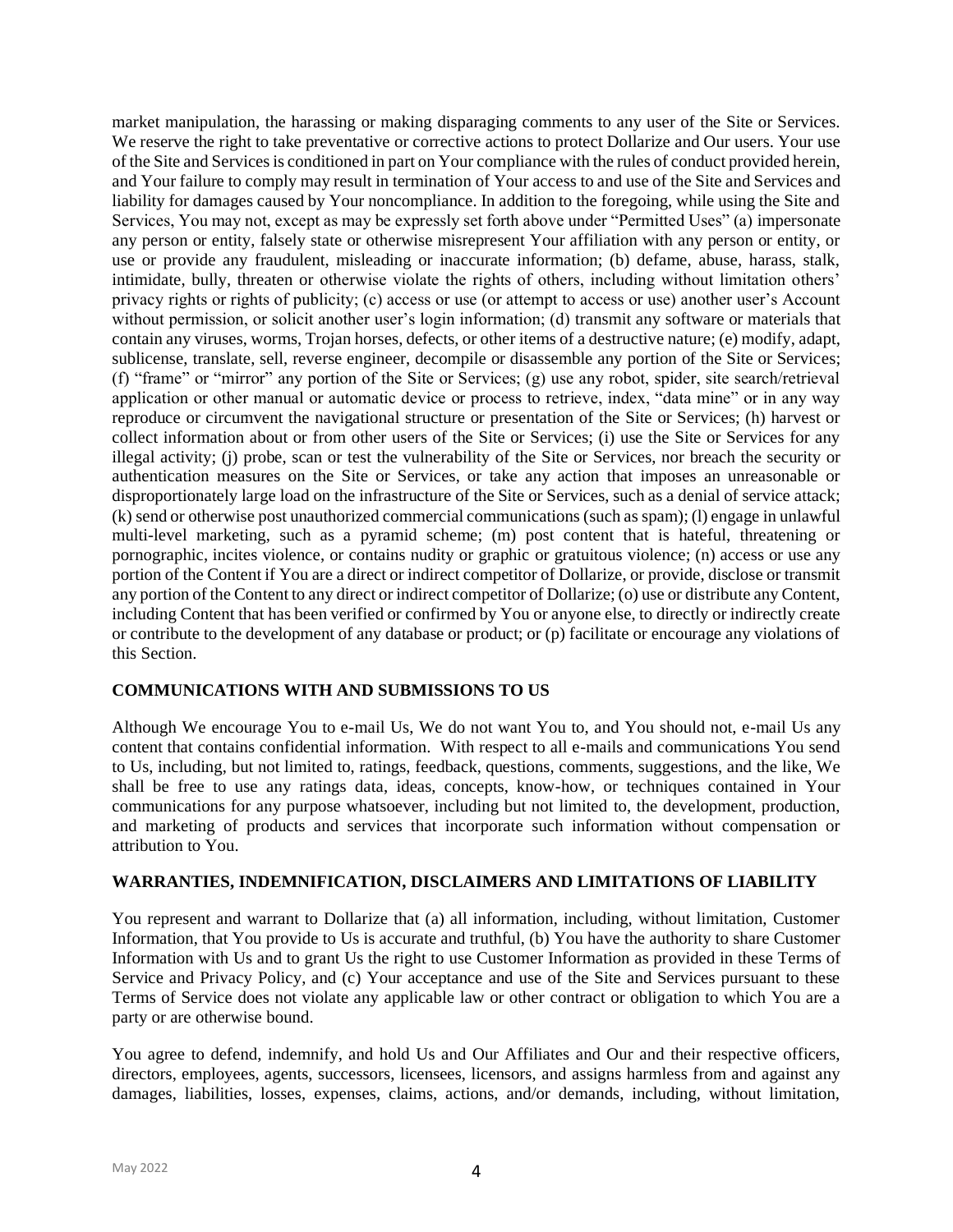reasonable legal and accounting fees, arising or resulting from: (i) Your breach of these Terms of Service; (ii) Your misuse of the Site, Services, or Content; and/or (iii) Your violation of any third-party rights, including without limitation any copyright, trademark, property, publicity, or privacy right. We shall provide notice to You of any such claim, suit, or proceeding and shall assist You, at Your expense, in defending any such claim, suit, or proceeding. We reserve the right to assume the exclusive defense and control (at Your expense) of any matter that is subject to indemnification under this section. In such case, You agree to cooperate with any reasonable requests assisting Our defense of such matter. As used in these Terms of Service, "Affiliate" means, with respect to any entity, any other entity that, directly or indirectly, through one or more intermediaries, controls, is controlled by, or is under common control with, such entity. The term "control" means the possession, directly or indirectly, of the power to direct or cause the direction of the management and policies of an entity, whether through the ownership of voting securities, by contract, or otherwise

YOU ACKNOWLEDGE THAT DOLLARIZE DOES NOT REPRESENT OR WARRANT THAT THE SITE, SERVICES, CONTENT, OR ANY OTHER DATA OR INFORMATION PROVIDED THROUGH THE SITE OR SERVICES WILL BE ACCURATE OR COMPLETE.

THE SITE, SERVICES, AND CONTENT, AND ALL RESPECTIVE PARTS OF EACH OF THE FOREGOING, ARE PROVIDED "AS IS", "WITH ALL FAULTS", AND "AS AVAILABLE". WE AND OUR THIRD PARTY SUPPLIERS AND LICENSORS (COLLECTIVELY, THE "DOLLARIZE PARTIES") HEREBY DISCLAIM ANY AND ALL REPRESENTATIONS, WARRANTIES OR GUARANTEES OF ANY KIND WITH RESPECT TO THE SITE, SERVICES, AND CONTENT, WHETHER EXPRESS, IMPLIED OR STATUTORY, INCLUDING WITHOUT LIMITATION (1) AS TO TITLE, MERCHANTABILITY, FITNESS FOR ORDINARY PURPOSES AND FITNESS FOR A PARTICULAR PURPOSE AND NON-INFRINGEMENT, (2) THE QUALITY, ACCURACY, TIMELINESS OR COMPLETENESS OF THE SITE, SERVICES, AND CONTENT, AND ALL RESPECTIVE PARTS OF EACH OF THE FOREGOING, (3) THOSE ARISING THROUGH COURSE OF DEALING, COURSE OF PERFORMANCE OR USAGE OF TRADE, (4) THE SITE, SERVICES, AND CONTENT, AND ALL RESPECTIVE PARTS OF EACH OF THE FOREGOING CONFORMING TO ANY FUNCTION, DEMONSTRATION OR PROMISE BY ANY DOLLARIZE PARTY AND (5) THAT ACCESS TO OR USE OF THE SITE, SERVICES, AND CONTENT, AND ALL RESPECTIVE PARTS OF EACH OF THE FOREGOING WILL BE UNINTERRUPTED, ERROR-FREE OR COMPLETELY SECURE. ANY RELIANCE UPON THE SITE, SERVICES, AND CONTENT, AND ALL RESPECTIVE PARTS OF EACH OF THE FOREGOING IS AT YOUR OWN RISK. DOLLARIZE RESERVES THE RIGHT TO RESTRICT OR TERMINATE YOUR ACCESS TO THE SITE AND SERVICES OR ANY FEATURE OR PART THEREOF AT ANY TIME. YOU WILL BE SOLELY RESPONSIBLE FOR ANY DAMAGE TO YOUR COMPUTER SYSTEM OR MOBILE DEVICE OR LOSS OF DATA THAT RESULTS FROM THE DOWNLOAD OF ANY CONTENT.

THE SITE, SERVICES, AND THE CONTENT MAY CONTAIN TECHNICAL INACCURACIES OR TYPOGRAPHICAL ERRORS OR OMISSIONS. WE ARE NOT RESPONSIBLE FOR ANY SUCH ERRORS LISTED THEREIN. WE HAVE NO OBLIGATION TO REVIEW OR VET ANY CONTENT OR MATERIALS, OR TO UPDATE ANY CONTENT OR MATERIALS. WE DO NOT ADVISE ON THE TAX CONSEQUENCES OF ANY INVESTMENT. TO THE EXTENT THAT PAST PERFORMANCE IS AVAILABLE THROUGH THE SITE OR SERVICES, PAST PERFORMANCE IS NOT INDICATIVE OF FUTURE RESULTS, AND NO REPRESENTATION IS BEING MADE THAT ANY INVESTMENT WILL OR IS LIKELY TO ACHIEVE PROFITS OR LOSSES SIMILAR TO THOSE ACHIEVED IN THE PAST, OR THAT SIGNIFICANT LOSSES WILL BE AVOIDED.

PLEASE REMEMBER THAT DIFFERENT TYPES OF INVESTMENTS INVOLVE VARYING DEGREES OF RISK, AND THERE CAN BE NO ASSURANCE THAT THE FUTURE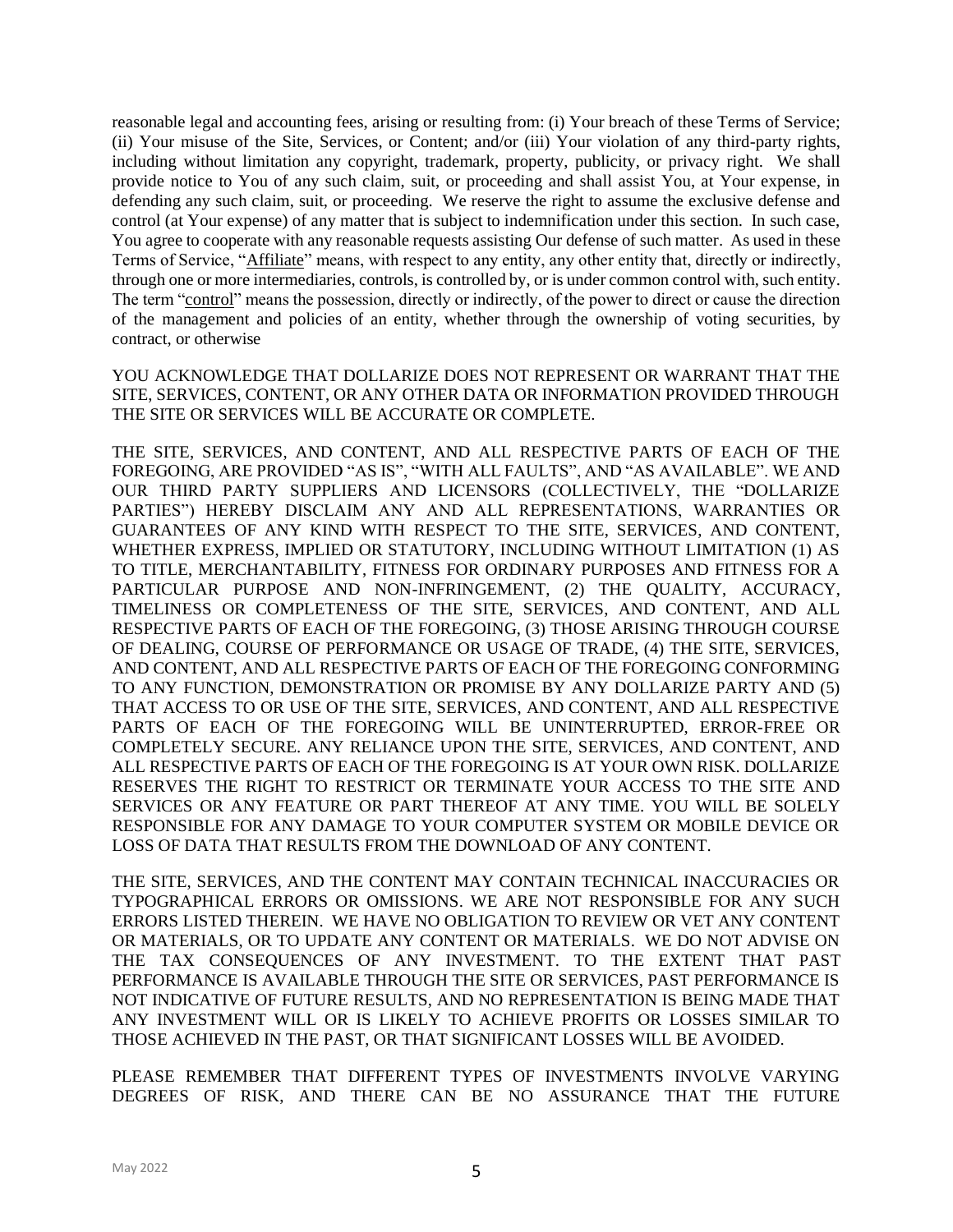PERFORMANCE OF ANY SPECIFIC INVESTMENT OR INVESTMENT STRATEGY (INCLUDING THOSE UNDERTAKEN OR RECOMMENDED BY DOLLARIZE), WILL BE PROFITABLE OR EQUAL ANY HISTORICAL PERFORMANCE LEVEL(S). IN MAKING AN INVESTMENT DECISION, YOU MUST RELY ON YOUR OWN EXAMINATION OF THE INVESTMENT AND THE TERMS OF THE OFFERING. YOUR USE OF THE SITE, OUR SERVICES, AND THE CONTENT IS AT YOUR OWN DIRECTION AND YOUR OWN RISK.

THE SITE AND SERVICES MAY CONTAIN CERTAIN "FORWARD-LOOKING STATEMENTS," WHICH MAY BE IDENTIFIED BY THE USE OF SUCH WORDS AS "BELIEVE," "EXPECT," "ANTICIPATE," "SHOULD," "PLANNED," "ESTIMATED," "POTENTIAL," AND OTHER SIMILAR TERMS. ALL ARE SUBJECT TO VARIOUS FACTORS, INCLUDING, BUT NOT LIMITED TO GENERAL AND LOCAL ECONOMIC CONDITIONS, CHANGING LEVELS OF COMPETITION WITHIN CERTAIN INDUSTRIES AND MARKETS, CHANGES IN INTEREST RATES, CHANGES IN LEGISLATION OR REGULATION, AND OTHER ECONOMIC, COMPETITIVE, GOVERNMENTAL, REGULATORY AND TECHNOLOGICAL FACTORS AFFECTING OUR OPERATIONS THAT COULD CAUSE ACTUAL RESULTS TO DIFFER MATERIALLY FROM PROJECTED RESULTS.

YOUR RELIANCE UPON THE INFORMATION AVAILABLE ON THE SITE AND SERVICES, AND YOUR INTERACTIONS WITH THIRD PARTIES IDENTIFIED THROUGH THE SERVICES IS SOLELY AT YOUR OWN RISK. YOUR INTERACTIONS WITH OTHER USERS OR ADVERTISERS, INCLUDING PAYMENT AND DELIVERY OF GOODS OR SERVICES, AND ANY OTHER TERMS, CONDITIONS, WARRANTIES OR REPRESENTATIONS ASSOCIATED WITH SUCH DEALINGS, ARE SOLELY BETWEEN YOU AND THE OTHER PERSON OR ENTITY, AND YOU AGREE THAT WE WILL NOT BE RESPONSIBLE FOR ANY LOSS OR DAMAGE INCURRED AS THE RESULT OF ANY SUCH DEALINGS OR WITH RESPECT TO ANY OTHER PERSON'S OR ENTITY'S USE OR DISCLOSURE OF YOUR PERSONALLY IDENTIFIABLE INFORMATION. IF THERE IS A DISPUTE BETWEEN YOU AND ANY THIRD PARTY, WE ARE UNDER NO OBLIGATION TO BECOME INVOLVED, AND YOU AGREE THAT YOU WILL MANAGE ANY SUCH DISPUTE OR DISAGREEMENT DIRECTLY, AND THAT YOU WILL NOT MAKE ANY CLAIMS AGAINST US WITH RESPECT TO PRODUCTS OR SERVICES PURCHASED THROUGH YOUR USE OF THE SITE OR SERVICES.

IN ACCORDANCE WITH THE TERMS AND CONDITIONS OF YOUR CUSTOMER AGREEMENTS, IF APPLICABLE, YOU CONSENT TO NOTICES AND OTHER COMMUNICATIONS DELIVERED BY ELECTRONIC MEANS. THE SERVICES MAY BE SUBJECT TO LIMITATIONS, DELAYS, AND OTHER PROBLEMS INHERENT IN THE USE OF THE INTERNET, MOBILE DEVICES AND ELECTRONIC COMMUNICATIONS. WE ARE NOT RESPONSIBLE FOR ANY DELAYS, DELIVERY FAILURES OR OTHER DAMAGES RESULTING FROM SUCH PROBLEMS. WE DO NOT GUARANTEE THE SITE OR SERVICES WILL BE OPERABLE AT ALL TIMES. WE RESERVE THE RIGHT TO DO ANY OF THE FOLLOWING, AT ANY TIME, WITHOUT NOTICE: (1) TO MODIFY, SUSPEND OR TERMINATE OPERATION OF OR ACCESS TO THE SITE AND SERVICES, OR ANY PORTION OF THE SITE OR SERVICES; (2) TO MODIFY OR CHANGE THE SITE OR SERVICES, OR ANY PORTION OF THE SITE OR SERVICES, AND ANY APPLICABLE POLICIES OR TERMS; AND (3) TO INTERRUPT THE OPERATION OF THE SITE AND/OR PROVISION OF SERVICES, OR ANY PORTION OF THE SITE OR SERVICES, AS NECESSARY TO PERFORM ROUTINE OR NON-ROUTINE MAINTENANCE, ERROR CORRECTION, OR OTHER CHANGES.

THESE DISCLAIMERS ARE INDEPENDENT OF ANY OTHER TERM IN THESE TERMS OF SERVICE.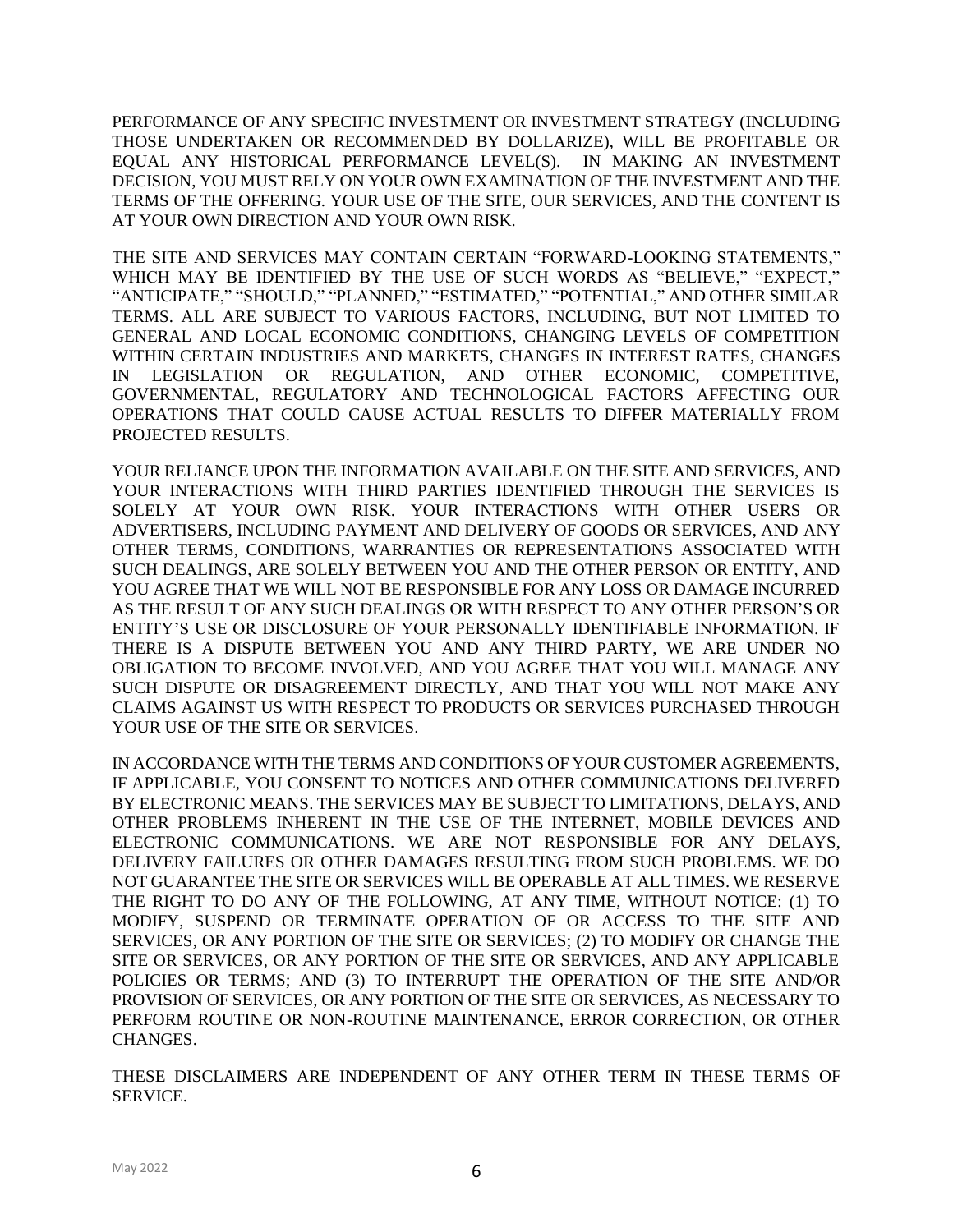TO THE MAXIMUM PERMITTED UNDER LAW, IN CONNECTION WITH ANY WARRANTY, CONTRACT, OR COMMON LAW TORT CLAIMS: (I) IN NO EVENT SHALL DOLLARIZE BE LIABLE FOR ANY INDIRECT, PUNITIVE, INCIDENTAL, SPECIAL, OR CONSEQUENTIAL DAMAGES OR ANY DAMAGES WHATSOEVER INCLUDING, WITHOUT LIMITATION, DAMAGES FOR LOSS OF USE, DATA OR PROFITS, ARISING OUT OF OR IN ANY WAY CONNECTED WITH THE USE OR PERFORMANCE OF THE SITE, THE SERVICES, OR THE CONTENT, WITH THE DELAY OR INABILITY TO ACCESS OR USE THE SITE OR SERVICES, THE PROVISION OF OR FAILURE TO PROVIDE SERVICES, OR FOR ANY CONTENT, SOFTWARE, PRODUCTS AND SERVICES MADE AVAILABLE OR OBTAINED THROUGH THE SITE, OR OTHERWISE ARISING OUT OF THE USE OR ACCESS OF THE SITE OR SERVICES, WHETHER BASED ON CONTRACT, TORT, NEGLIGENCE, STRICT LIABILITY OR OTHERWISE, EVEN IF WE HAVE BEEN ADVISED OF THE POSSIBILITY OF SUCH DAMAGES, AND (II) ANY DIRECT DAMAGES NOT ATTRIBUTABLE TO PERSONAL INJURIES THAT YOU MAY SUFFER AS A RESULT OF YOUR USE OF THE SITE, THE SERVICES, THE CONTENT, OR ANY PORTION THEREOF SHALL BE LIMITED TO THE FEES PAID BY YOU UNDER THE APPLICABLE CUSTOMER AGREEMENTS DURING THE 12 MONTHS PRECEDING THE EVENT GIVING RISE TO THE CLAIM OR, TO THE EXTENT NO CUSTOMER AGREEMENT EXISTS OR PROVIDES FOR ANY FEES, \$100. ANY CAUSE OF ACTION ARISING OUT OF OR RELATED TO THE SITE, THE SERVICES, OR THE CONTENT MUST BE BROUGHT BY YOU WITHIN ONE (1) YEAR AFTER THE CAUSE OF ACTION ACCRUES.

SOME JURISDICTIONS, INCLUDING THE STATE OF NEW JERSEY, DO NOT ALLOW THE LIMITATION OR EXCLUSION OF CERTAIN LIABILITIES. ACCORDINGLY, SOME OF THE ABOVE LIMITATIONS MAY NOT APPLY TO YOU. NOTHING IN THESE TERMS OF SERVICE SHALL AFFECT ANY NON-WAIVABLE STATUTORY RIGHTS THAT APPLY TO YOU.

### **LINKS TO OTHER SITES**

The Site and Services contain links to other independent third-party websites, and We provide links to thirdparty websites as part of the Services (in all cases "Linked Sites"). These Linked Sites are provided solely as a convenience to You and based upon Your Customer Information or the Content You elect to view. Such Linked Sites are not under Our control, and We are not responsible for and do not endorse the content of such Linked Sites, including any products, information or materials contained on such Linked Sites. You will need to make Your own independent judgment regarding Your interaction with these Linked Sites. We accept no responsibility for reviewing changes or updates to, or the quality, content, policies, nature or reliability of third party websites, including, without limitation, Linked Sites and websites linking to the Site. You should review applicable terms and policies, including privacy and data gathering practices, of third party websites, and should make whatever investigation You feel necessary or appropriate before proceeding with any transaction with any third party.

### **COMPLIANCE WITH APPLICABLE LAWS**

The Site and Services are based in the United States. We make no claims concerning whether any Content may be downloaded, viewed, or be appropriate for use outside of the United States. If You access the Site or Services from outside of the United States, You do so at Your own risk. Whether inside or outside of the United States, You are solely responsible for ensuring compliance with the laws of Your specific jurisdiction.

### **GOVERNING LAW, INTERPRETATION**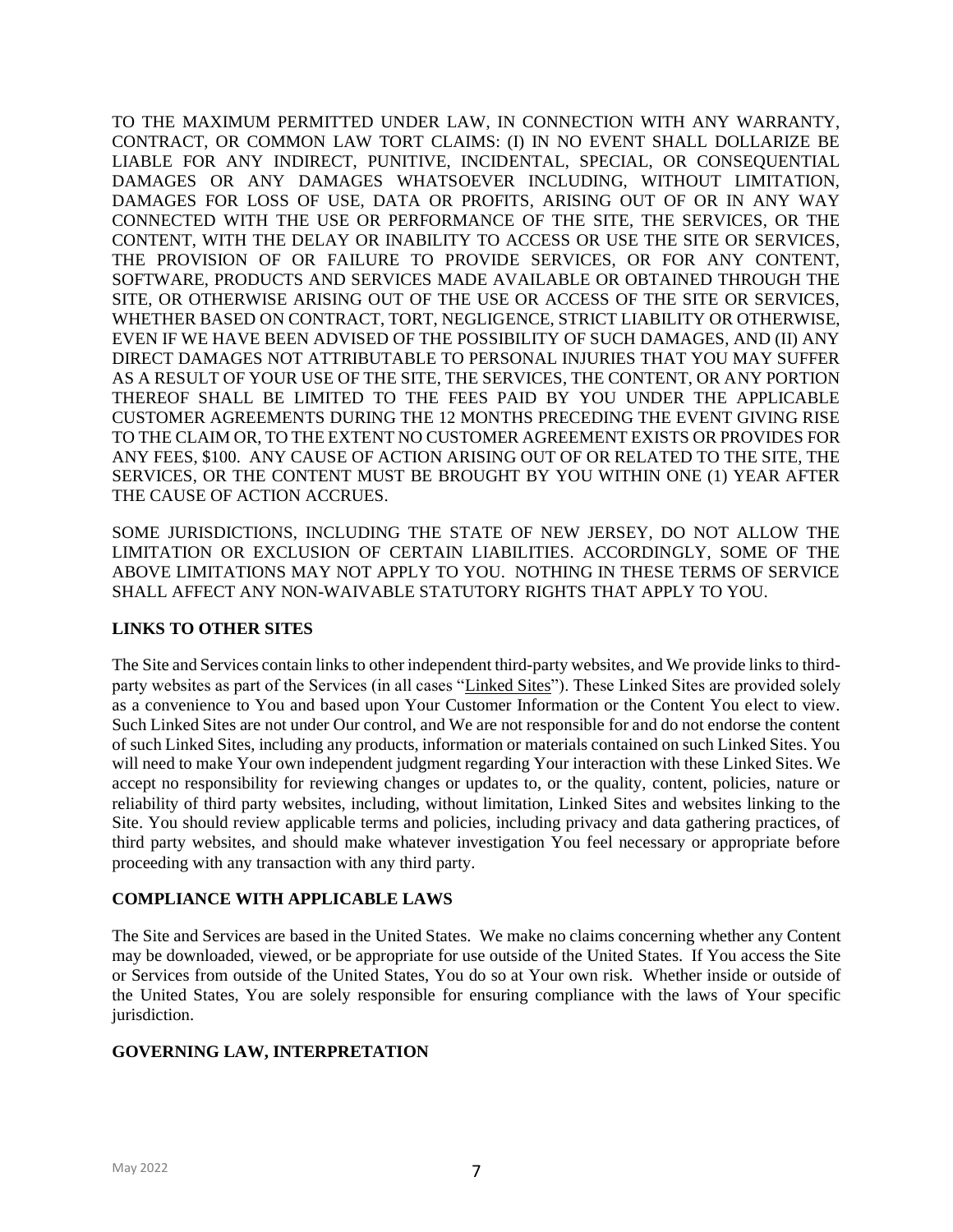These Terms of Service are governed by the laws of New York without regard to conflicts of laws principles. Access to and use of the Site and Services are unauthorized in any jurisdiction that does not give effect to all provisions of these terms and conditions, including without limitation this paragraph.

If any part of these Terms of Service is determined to be invalid or unenforceable pursuant to applicable law including, but not limited to, the warranty disclaimers and liability limitations contained herein, then the invalid or unenforceable provision will be deemed superseded by a valid, enforceable provision that most closely matches the intent of the original provision and the remainder of the Terms of Service shall continue in effect. A printed version of these Terms of Service and of any notice given in electronic form shall be admissible in judicial or administrative proceedings based upon or relating to the Terms of Service to the same extent and subject to the same conditions as other business documents and records originally generated and maintained in printed form. Except as otherwise specified in these Terms of Service, all notices, permissions and approvals hereunder shall be in writing and shall be deemed to have been given upon: (i) personal delivery, (ii) the second business day after mailing, or (iii) the first business day after sending by email. Notices to Us must be sent in writing to the following address: 195 Montague St, 14<sup>th</sup> Fl, Brooklyn, NY 11201 or via email addressed to: [legal@dollarize.me](mailto:legal@dollarize.me) and notices to You will be sent to the email address You provide to Us, which addresses may be updated from time to time upon written notice to the other party. The Site, Services, Content, other technology We may make available, and derivatives thereof may be subject to laws and regulations of the United States and other jurisdictions. No forbearance or delay by either party in enforcing its rights shall prejudice or restrict the rights of that party, and no waiver of any such rights or of any breach of any contractual terms shall be deemed to be a waiver of any other right or of any later breach. You may not assign any of Your rights or obligations hereunder, whether by operation of law or otherwise. We may assign Our rights and privileges under these Terms of Service (including Your user registration), without Your consent in connection with a merger, acquisition, corporate reorganization, or sale of all or substantially all of Our assets, or in connection with a change in control. Subject to the foregoing, these Terms of Service shall bind and inure to the benefit of the parties, their respective successors and permitted assigns.

# **RELATIONSHIP OF THE PARTIES**

You agree that no joint venture, partnership, employment, or agency relationship exists between You and Dollarize as a result of these Terms of Service or accessing or using the Site, Services, or their respective contents. Our performance under these Terms of Service is subject to existing laws and legal process, and nothing contained in these Terms of Service is in derogation of Our right to comply with governmental, court and law enforcement requests or requirements relating to Your access to or use of the Site, Services, or information provided to or gathered by Us with respect to such use.

### **BINDING ARBITRATION**

In the event of a dispute arising under or relating to these Terms of Service, the Content, the Site, or the Services (each, a "Dispute"), such dispute will be finally and exclusively resolved by binding arbitration governed by the Federal Arbitration Act ("FAA"). Any election to arbitrate, at any time, shall be final and binding on the other party. NEITHER PARTY SHALL HAVE THE RIGHT TO LITIGATE SUCH CLAIM IN COURT OR TO HAVE A JURY TRIAL, EXCEPT EITHER PARTY MAY BRING ITS CLAIM IN ITS LOCAL SMALL CLAIMS COURT, IF PERMITTED BY THAT SMALL CLAIMS COURT RULES AND IF WITHIN SUCH COURT'S JURISDICTION. ARBITRATION IS DIFFERENT FROM COURT, AND DISCOVERY AND APPEAL RIGHTS MAY ALSO BE LIMITED IN ARBITRATION. All disputes will be resolved before a neutral arbitrator selected jointly by the parties, whose decision will be final, except for a limited right of appeal under the FAA. The arbitration shall be commenced and conducted by JAMS pursuant to its then current Comprehensive Arbitration Rules and Procedures and in accordance with the Expedited Procedures in those rules, or, where appropriate, pursuant